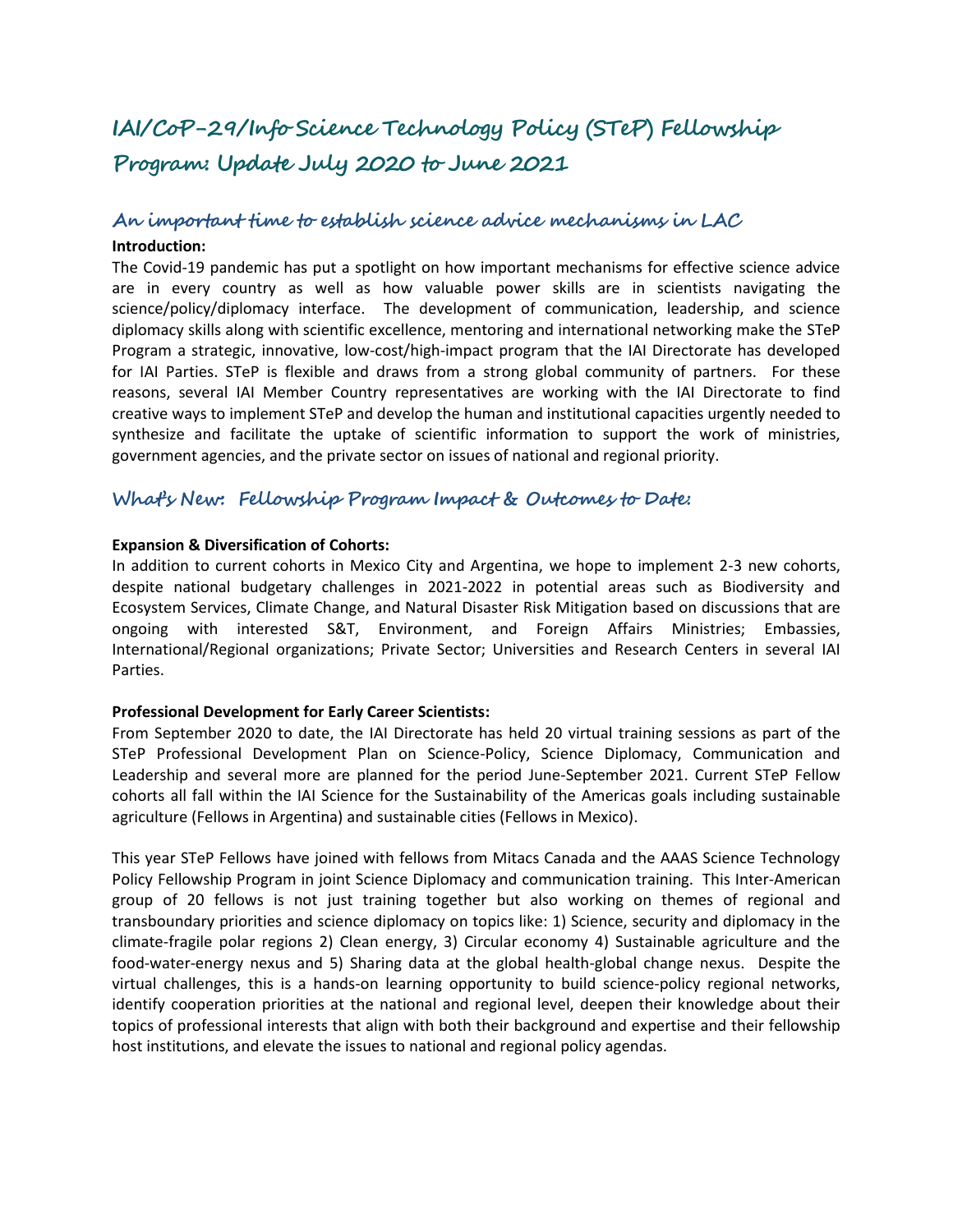Communication and leadership workshop sessions have been created to teach effective communication strategies in the design and dissemination of the science diplomacy projects; as well as train fellows how to use social media as a communication tool for expertise and thought leadership.

## **STeP Partners & Champions:**

The STeP program is training future Latin American and Caribbean leaders to participate in the sciencepolicy and diplomacy interface supported by professional development, mentorship, and international networking made possible through IAI's strategic partnership agreements with organizations like the US AAAS, Mitacs Canada, and [International Network for Government Science Advice](https://www.ingsa.org/) (INGSA).

The IAI Directorate is also in ongoing discussions to identify additional program champions, and collaborators. In Chile, IAI STeP is in negotiations with the Parliamentary Technical Advisory of the Chilean National Library of Congress (Asesoría Técnica Parlamentaria-ATP, de la Biblioteca del Congreso Nacional de Chile-BCN) to develop an interactive workshop on how to construct an effective policy brief. ATP has developed a unique methodology to facilitate scientific communication to policy makers, particularly to the members of the legislative branch. Central to ATP-BCN's mandate is to inform on issues of parliamentary interest, and in particular, related to climate change and technology. Additional collaborations are being discussed with the US Department of State, through its Embassy in Peru, especially the Fulbright Fellowship Program to develop synergies with STeP.

### **Evidenced-Based Programming:**

In such a short period of implementation, STeP has been mentioned and highlighted in peer reviewed journals and international publications as a strategic and unique program for the development of national and regional human and institutional capacity in **science-policy, science advisement, diplomacy, and communication.** These publications include:

- 1. "Closing the Gap Between Emerging Initiatives and Integrated Strategies to Strengthen Science Diplomacy in Latin America" <https://www.frontiersin.org/articles/10.3389/frma.2021.664880/full>
- 2. "Bridging Policymakers to Science through Communication: a perspective from Latin America" <https://www.frontiersin.org/articles/10.3389/frma.2021.654191/full>
- **3.** UNESCO / CILAC Publication on Science Diplomacy that points to the STeP program as a regional collaboration tool for scientific diplomacy for Latin America and the Caribbean
- 4. "Science Diplomacy in Latin America and the Caribbean: Current Landscape, Challenges, and Future Perspectives" https://www.frontiersin.org/articles/10.3389/frma.2021.670001/full

#### **Outreach:**

IAI staff has developed a number of outreach materials to showcase the program and increase awareness of the IAI mission. As a result the IAI STeP team has been invited to travel the virtual globe participating in several conferences, panels, and discussions. Many of these conferences have further promoted the program and fostered the development of more programmatic and institutional collaborations:

| Event                                                                                | Date          |
|--------------------------------------------------------------------------------------|---------------|
| University of Sao Paulo, Brazil. Scientific diplomacy: addressing challenges through | June 26, 2020 |
| research and innovation                                                              |               |